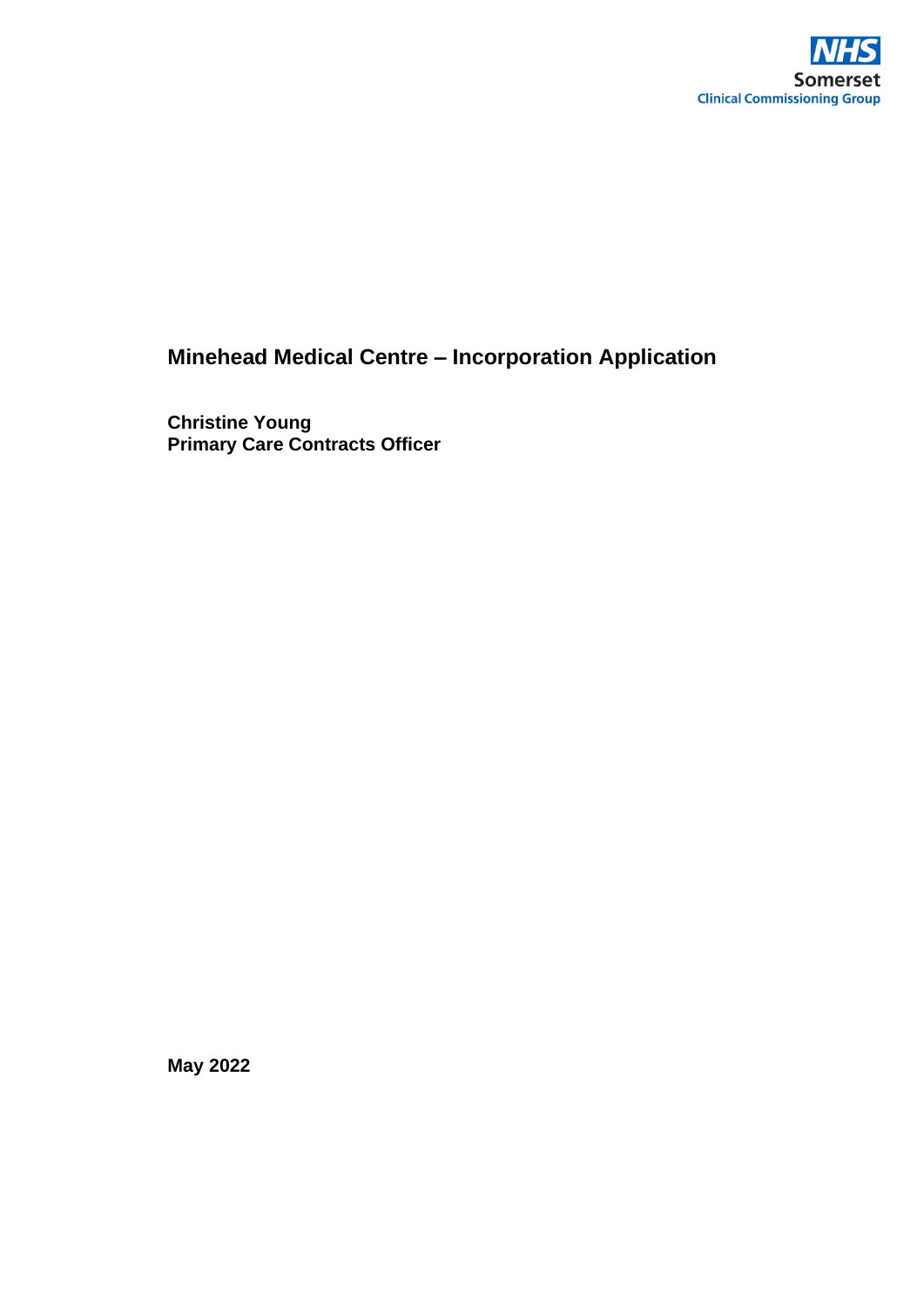

#### **Minehead Medical Centre – Incorporation Application**

#### **1 Background**

- 1.1 Incorporation is a process by which a new or existing business registers as a limited company. A company is a legal entity with a separate identity from those who run it.
- 1.2 Changing from a single-handed contract or a partnership into a qualifying body such as a limited liability company where all beneficial shareholders are members of the NHS is not deemed to be a contract variation. The transfer of rights and obligations under a contract to a qualifying body is termed a novation – a new contract.
- 1.3 Minehead Medical Centre (MMC) submitted an application to Somerset CCG to Incorporate and can be found in appendix 1. The application is the first of its kind in Somerset, but along with the comprehensive guidance in the Policy Guidance Manual (PGM) we have also taken guidance from our colleagues in the Northwest who have successfully completed a number of Incorporations.
- 1.4 A key driver in the decision by the practice to apply to Incorporate is to protect the ongoing stability and sustainability of the practice. Despite ongoing efforts to recruit staff, GP recruitment is particularly challenging in this geographic location. The change in model of ownership transfers risk from the GPs to the Incorporated company. MMC believe the business model will help attract and retain GPs at the practice. Risk is also acknowledged that Dr Edward Ford is expecting to become a singlehanded GP and the last person standing in the partnership from September 2022 due to retirements.
- 1.5 The Policy Guidance Manual (PGM) advises that the Commissioner Assessment Framework (CAF) should be used to formally assess the application. The CAF has been designed comprehensive in scope to support commissioners to assess strategy and delivery, company suitability, patient impact and financial assessment. Commissioners should be able to audit and justify their approval decision. The CAF can be seen in appendix 2, this includes the RAG rating moderation and comments summary from the panel review meeting on 04 May 2022.
- 1.6 All areas are RAG rated in terms of how each section has been responded to, to aid clearer decision making. There are 6 sections within the application.
	- Eligibility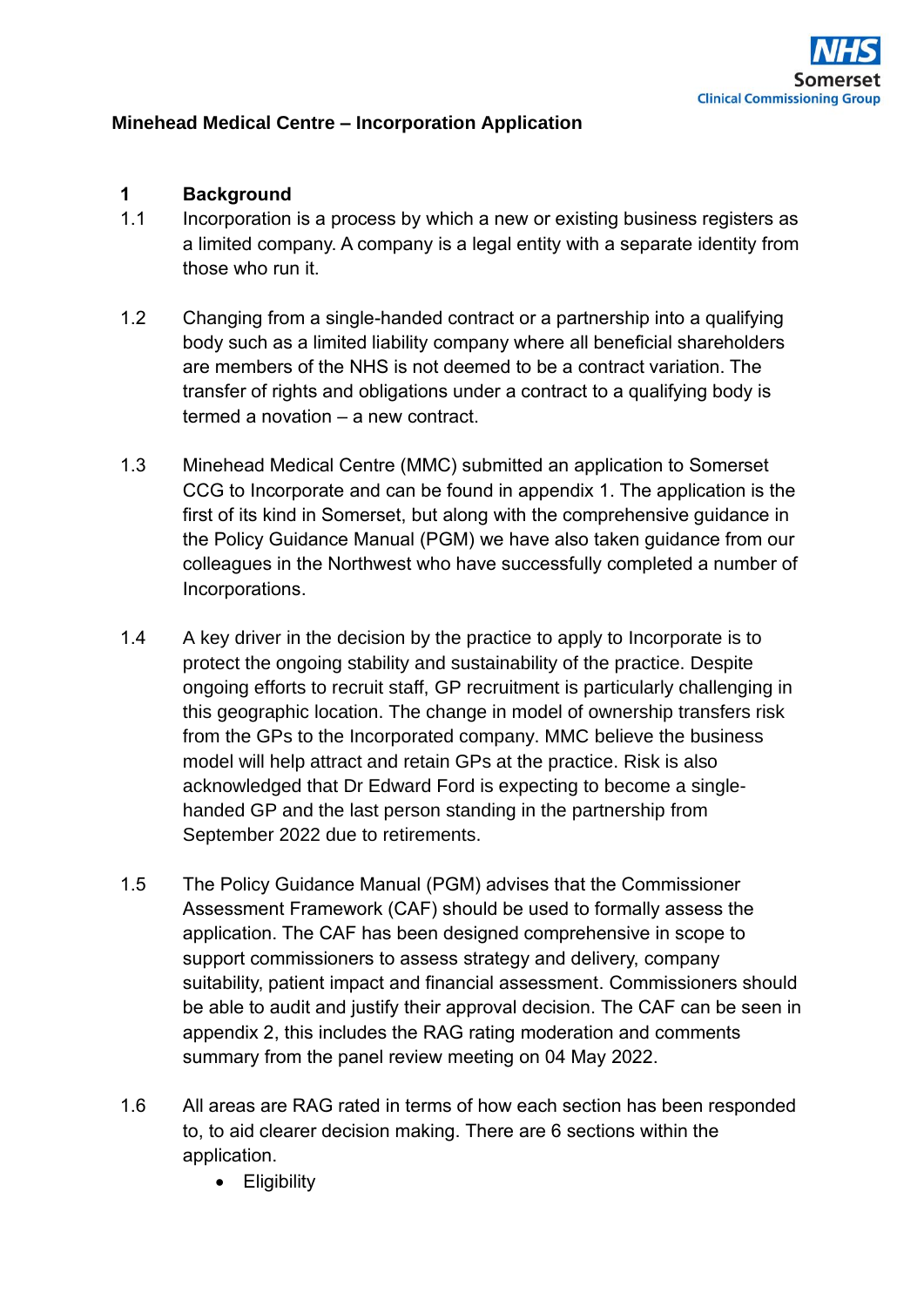

- Statutory
- Domain 1 Strategy and Delivery
- Domain 2 Provider entity
- Domain 3 Patients, Care and Quality
- Domain 4 Finance
- 1.7 As Commissioners we need to assure ourselves that the services under the contract will remain viable, sustainable and in the best interests of patients.

## **2 Application Summary**

- 2.1 It was agreed at the commencement of the Incorporation process that the project lead at MMC would have the opportunity to submit two draft versions of the application ahead of the third and final application. Each version has been reviewed by an evaluation panel at SCCG. The panel is formed with expertise from Clinical, Contracting, Commissioning, Finance, Quality, IP&C and Equality.
- 2.3 A key area of the CAF is the patients, care and quality (CAF domain 3). Two Assurance Framework (AF) visits have taken place over recent months. Whilst the Assurance Framework (AF) and the process of Incorporation should be considered and dealt with separately, the panel felt this would be a good opportunity to drive improvements in the contract by including some of the actions and outcomes from the AF as conditions of approval for the Incorporation process, as well as some elements relating to financial assurance. If the incorporation application is supported, the draft novation agreement will be finalised with the legal advisors representing both parties (MLP Law; Bevan Brittan) the new contractor Minehead Medical Limited, and the Chief Executive of the Integrated Care Board.
- 2.4 MMC have been explicit in their aspiration to firstly Incorporate, and secondly as part of the same process, to become an Employee-Owned Trust (EOT), often referred to as the 'John Lewis Model'. As part of the CCGs duty under delegation, we have sought authorisation from NHS England regarding this transfer of ownership model to ensure it is compliant with the NHS Act (2006) and is approved by authorised signatories.
- 2.5 A novation agreement is the legal document needed to change a party's contract. It must be signed by old and new contractors. For Incorporation, it will remove the current contractors and replace them with the company from a specified date. A contract variation cannot be used instead of a novation. This change in ownership model does not remove their duty to deliver the GMS contract. The Novation Agreement is a mechanism to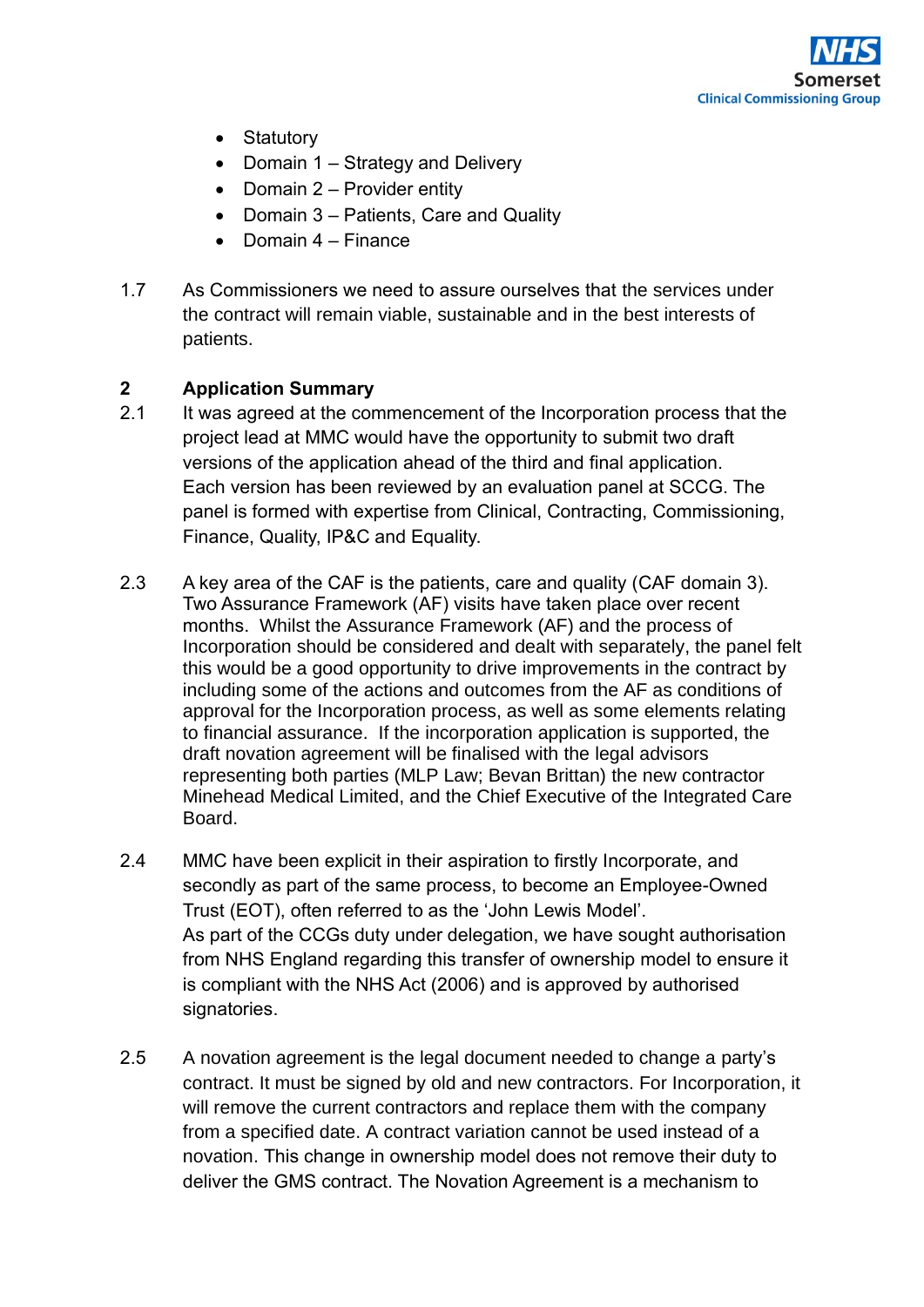transfer the GMS contract from the existing partnership to a limited company. An NHS Standard Contract will be issued to the new contractor, with exactky the same terms and conditions. This means that there are no changes to the services patients receive.

- 2.6 As Commissioners, we are only able to advise MMC around the implications of a change to contract, not the legal implications of the change to a company. MMC has engaged appropriate legal advisors (MLP Law) and financial advisors (Postlethwaites) to support them through the process. Somerset CCG has also sought appropriate legal guidance through Bevan Brittan.
- 2.7 It is important to note that any performance breaches, and/or monies owed against the existing contract should be settled in advance of the novation, the existing contract is terminated at the point of novation. As it is a new contract, no existing liabilities can be transferred.
- 2.8 The Toolkit provided in the PGM sets out a number of mitigating steps that can be taken to address issues and ensure an acceptable level of risk.
- 2.9 MMC completed substantial engagement and helpfully provided comprehensive evidence as part of their application process. The engagement includes a long-standing item for continued discussion with staff from January 2022, providing regular updates to the team and good opportunities for staff to raise questions. The response was said to be positive from the practice with no reported concerns raised within the practice by employees. The practice has an active PPG and frequently consulted with them on ideas for the future. Engagement also included regular discussion with their Primary Care Network, County Councillors, Somerset Foundation Trust and Healthwatch. This engagement is detailed in appendix 3.

The PGM states that 'the effect of the proposal on the statutory duties of NHS England, particularly the involvement duty under section 13Q of the NHS Act 2006…is not usually triggered by a change solely to the identity of the contractor (7.10.25.2).' Our Quality and Equality Lead is a key member of the evaluation panel as part of the review process of the application and confirmed the statement from the PGM in respect of the 13Q and Equality Impact Assessment would not be necessary as there are no changes in the services or access to services that need to be assessed. Patients will not be impacted by this change in identity of the contractor.

## **3 Minehead Medical Limited**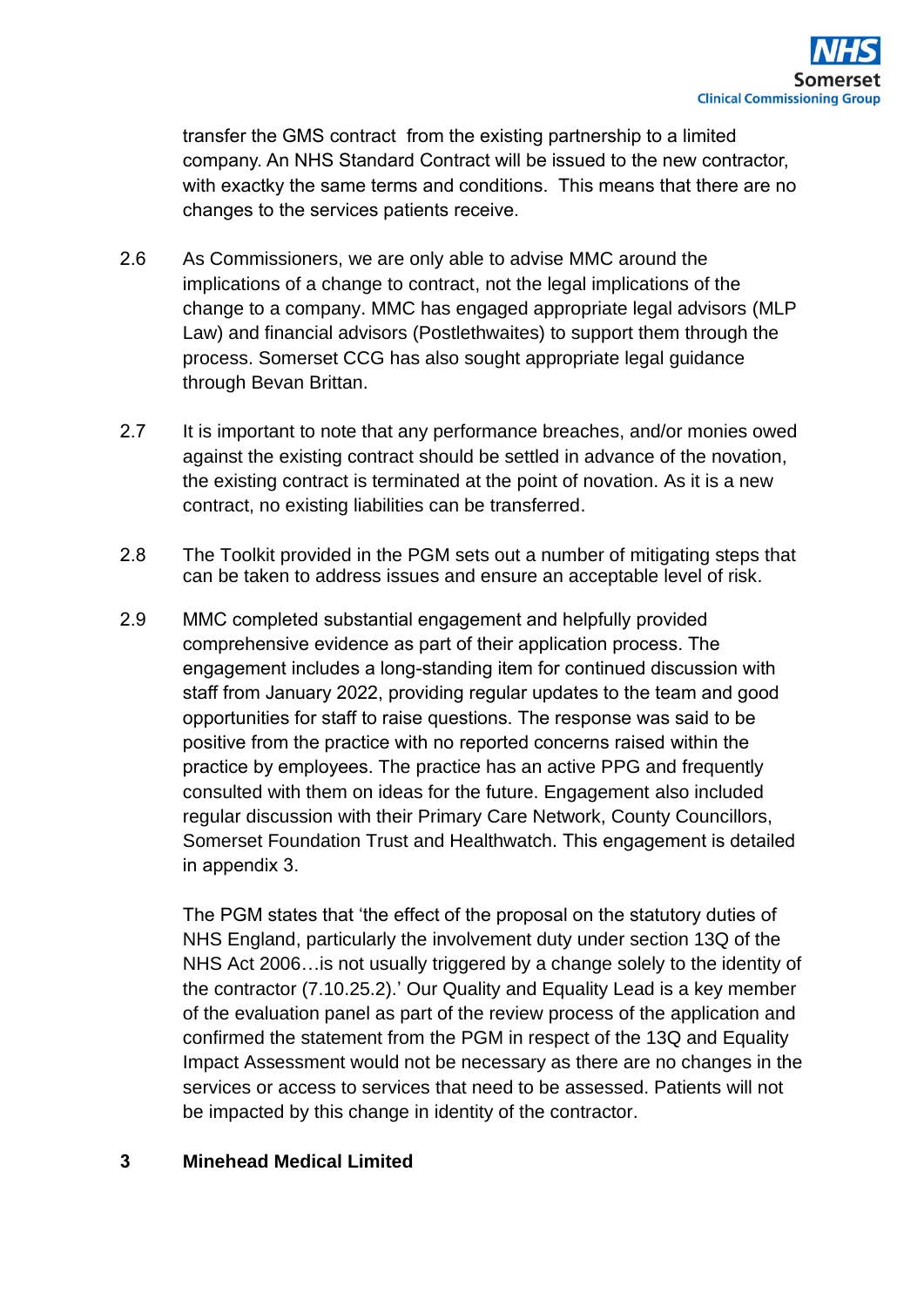

- 3.1 It is intended that the new company will be called "Minehead Medical Centre Limited", and, in accordance with the rules, the practice has applied to the Department of Health for confirmation/permission to use "Medical Centre" as part of the name. They are currently awaiting their response. In the meantime, so as not to delay the process, the company has been incorporated in the name of "Minehead Medical Limited" with the intention to amend the name as and when the permission from the Department of Health is received.
- 3.2 Three Directors have been proposed for the new company: Dr Edward Ford, Janet Hewlett and Sarah-Jayne Milton. Dr Edward Ford is also named as a Trustee which has highlighted a potential conflict of interest. Legal guidance from Bevan Brittan was sought around this, whilst we would expect the governance arrangements to address how this will be managed, our legal advisors, Bevan Brittan confirmed this a matter for Dr Ford as to how he manages and balances his respective duties. To meet the GMS contract regulations for a limited company, at least one share in the company must be both legally and beneficially owned by a general medical practitioner.
- 3.3 The three Directors will form part of the Management Team along with the following:

Finance Lead – Katheryn Antonelli

HR Lead and Deputy PM – Alex Groves

The Business and Finance Teams will require robust financial and performance data, scorecard, emergency admission rates and other key performance measures.

The SEA/QI Team will oversee all clinical aspects of performance using Eclipse, the prescribing scorecard, QOF data and other data as provided by the newly appointed PCN Population Health Management Lead. The panel expressed a keenness to encourage the practice to appoint a designated Quality Lead, this currently doesn't sit as a standalone role. MMC are of the opinion their governance structure around QI is well placed as it stands.

3.4 The practice currently has vacancies for a Primary Care Practitioner, a Patient Services Advisor, and a Practice Nurse in addition to the vacancies for GPs. At present they are recruiting to 18 sessions of GP time, this will increase to 32 sessions with the two partners who are due to retire.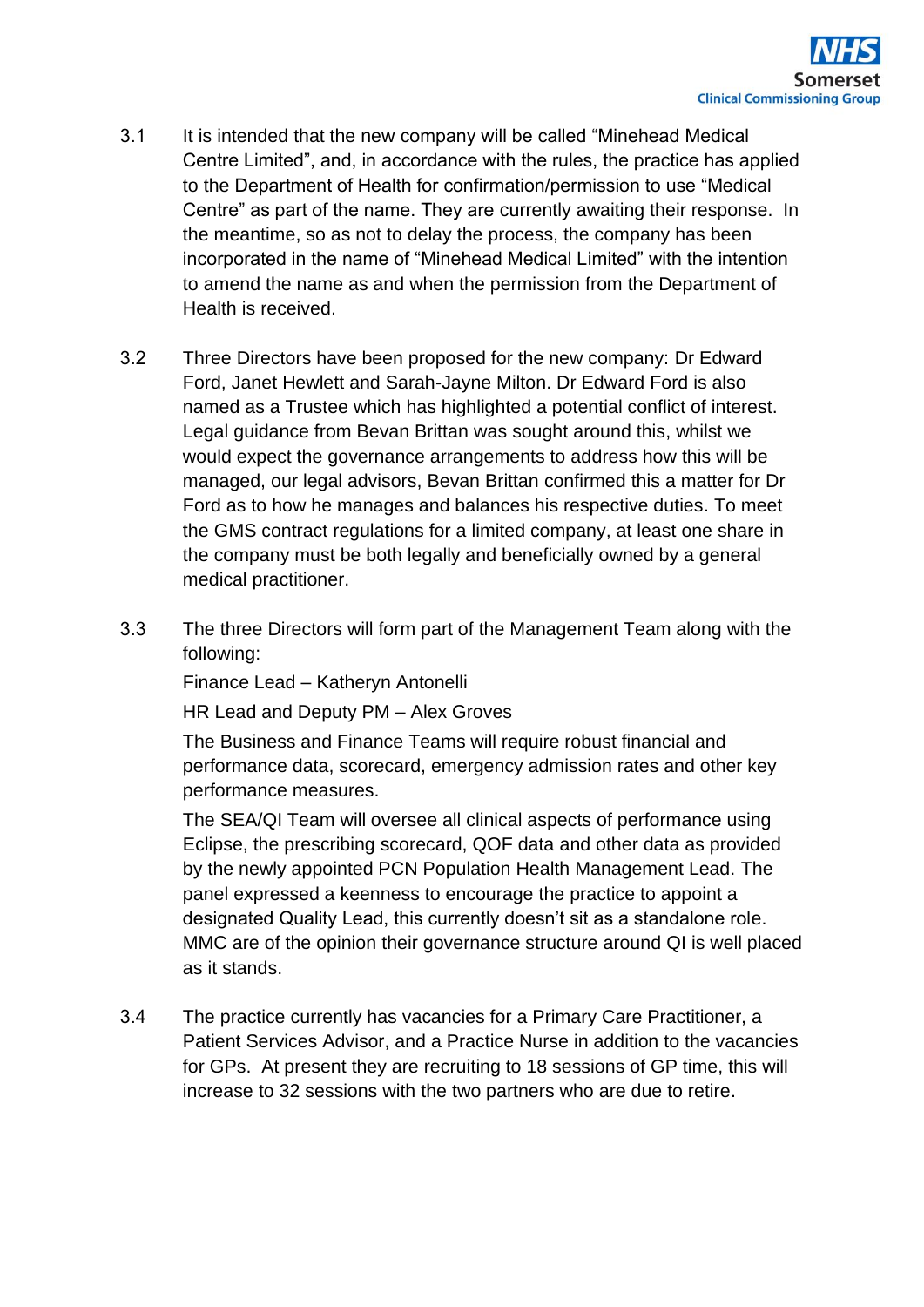

## **4 Current Position**

- 4.1 The third and final version of the application was received on Tuesday 03 May and was moderated by the evaluation panel. The full application can be seen in appendix 1, along with the CAF in appendix 2.
- 4.2 The panel carefully considered and evaluated each of the six criteria as set out above, along with consideration around any increased risk exposure. For example, risk of provider failure if following the assessment, it is decided that the application should not be approved. MMC have been clear they would find it difficult to continue with the delivery of the contract without this change in the ownership and risk model.
- 4.3 MMC was asked to provide further assurance around financial stability to ensure the new company, Minehead Medical Limited, will have sufficient funds to meet its liabilities. Financial statements have been provided by MMC to SCCG as supporting appendices to the application, the panel agreed this satisfied the longer-term financial stability. A confirmation from the bank setting out their agreement to provide loan to the new company MML should it be required. This satisfied concerns around the short-term financial position.
- 4.4 Using the guidance from the PGM along with the expertise of the panel, it was felt that the application should be approved, but with agreed mitigations in place.

## **5 Next Steps**

- 5.1 The PGM sets out that there is no automatic right to a contractor to approve an application to Incorporate, although there should be a positive stance.
- 5.2 MMC is keen to complete the process of Incorporation prior to SCCGs transfer into the ICB and has committed to sharing their learning and experience of Incorporation as they progress in the weeks and months ahead.
- 5.3 The panel has reviewed the sustainability of the practice as part of this application. Risk is acknowledged around Dr Edward Ford becoming a single-handed GP and the challenges that may bring to a practice already under significant pressure. This consideration, in addition to the comprehensive assessment from the CAF (appendix 2) has helped the panel to reach a recommendation of support for the application to Incorporate.